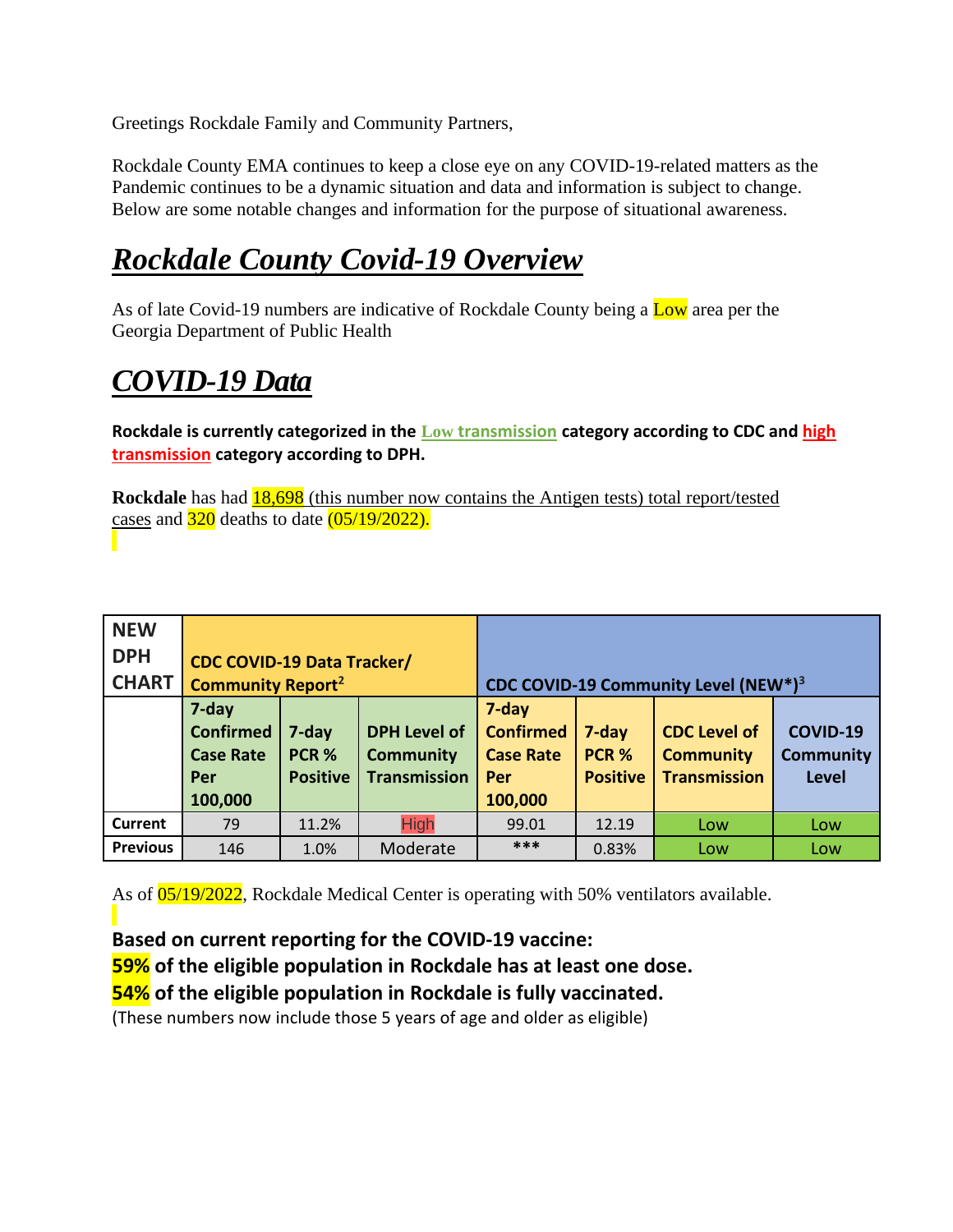## *New updates*

• FDA issued new limits on the J&J vaccine for certain individuals yesterday. As a result, authorized use of the Janssen COVID-19 Vaccine is limited to individuals 18 years of age and older for whom other authorized or approved COVID-19 vaccines are not accessible or clinically appropriate, and to individuals 18 years of age and older who elect to receive the Janssen COVID-19 Vaccine because they would otherwise not receive a COVID-19 vaccine.

## *Old News*

**Please make your staff, department, family, and friends aware that now is not the time to become complacent in our efforts to combat this virus. As schools, businesses, and churches continue to reopen completely, it will be effortless to fall out of our good hygiene habits to combat COVID. So, keep up the efforts and get vaccinated!**

Please see below for vaccine and testing updates, and encourage all staff, department, family, and friends to be aware of solid hygiene and mask habits and the importance of getting vaccinated. As a reminder, here are a few ways you can protect yourself and your family:

- ➢ Get Vaccinated!
- ➢ In high and substantial transmission areas, regardless of vaccination status, wear a mask indoors!
- ➢ Remember to stay 6 feet away from people and avoid crowds and poorly ventilated areas!

Visit the COVID dashboard [here](https://urldefense.com/v3/__https:/nam04.safelinks.protection.outlook.com/?url=https*3A*2F*2Fdph.georgia.gov*2Fcovid-19-daily-status-report&data=04*7C01*7CTOatts*40Rockdale.k12.ga.us*7Cbb28fd8a2a194f0f9fd508d9bc112a4d*7Cbfd25eb83dfc4e5cadabad073f23ac72*7C1*7C0*7C637747604626669601*7CUnknown*7CTWFpbGZsb3d8eyJWIjoiMC4wLjAwMDAiLCJQIjoiV2luMzIiLCJBTiI6Ik1haWwiLCJXVCI6Mn0*3D*7C3000&sdata=0l83fZuALwmItJsfJgDCeDJrIAUOnrzKC7EJZmLjaR8*3D&reserved=0__;JSUlJSUlJSUlJSUlJSUlJSU!!HxK7s4GrzN6EjdqyTA!_16wqmuk8gNE0K340RbNPXkZBF54CltRLTnE07iFMo3V-ZdE3ebn8clR_JA_lXS_OVtP1rcukphaF_8$) to see the latest COVID stats for GA and Rockdale.

#### **Sites for locating/booking Vaccination Appointments:**

Private provider via [https://vaccinefinder.org/](https://urldefense.com/v3/__https:/nam04.safelinks.protection.outlook.com/?url=https*3A*2F*2Fvaccinefinder.org*2F&data=04*7C01*7CTOatts*40Rockdale.k12.ga.us*7Cbb28fd8a2a194f0f9fd508d9bc112a4d*7Cbfd25eb83dfc4e5cadabad073f23ac72*7C1*7C0*7C637747604626674592*7CUnknown*7CTWFpbGZsb3d8eyJWIjoiMC4wLjAwMDAiLCJQIjoiV2luMzIiLCJBTiI6Ik1haWwiLCJXVCI6Mn0*3D*7C3000&sdata=hfnvTKvq16FId0ueSx6abAoAMRsu00REXDQIzM4fe5Y*3D&reserved=0__;JSUlJSUlJSUlJSUlJSUlJSU!!HxK7s4GrzN6EjdqyTA!_16wqmuk8gNE0K340RbNPXkZBF54CltRLTnE07iFMo3V-ZdE3ebn8clR_JA_lXS_OVtP1rcufBZli80$)

Text 'Vax' to 1-844-554-4024

Links to scheduling options are available on DPH's vaccine [website](https://urldefense.com/v3/__https:/nam04.safelinks.protection.outlook.com/?url=https*3A*2F*2Furldefense.com*2Fv3*2F__https*3A*2Fdph.georgia.gov*2Fcovid-vaccine__*3B!!HxK7s4GrzN6EjdqyTA!7qVt7I4h697mlZisapqWOe0vWP3orI4-v_qcxiEjQVYokWAKG1wciyuZcIW7ZNeiz_9h8bMPAK0*24&data=04*7C01*7CTOatts*40Rockdale.k12.ga.us*7Cbb28fd8a2a194f0f9fd508d9bc112a4d*7Cbfd25eb83dfc4e5cadabad073f23ac72*7C1*7C0*7C637747604626679585*7CUnknown*7CTWFpbGZsb3d8eyJWIjoiMC4wLjAwMDAiLCJQIjoiV2luMzIiLCJBTiI6Ik1haWwiLCJXVCI6Mn0*3D*7C3000&sdata=1x*2BCpbTYW*2Fa9*2F2bKFMSFtO7gkSQiBI0ksLqFAGnzwjw*3D&reserved=0__;JSUlJSUlJSUlJSUlJSUlJSUlJSUlJSUlJSU!!HxK7s4GrzN6EjdqyTA!_16wqmuk8gNE0K340RbNPXkZBF54CltRLTnE07iFMo3V-ZdE3ebn8clR_JA_lXS_OVtP1rcuqMYt7Fk$) and the following link [Mako Medical -](https://mako.exchange/splash/GAmakotesting/) GA Testing

DPH hotline for individuals with questions or those that need assistance scheduling an appointment - Public Health Vaccine Scheduling Resource Line 888-457-0186. If you know of individuals who cannot schedule online, please refer them to this call center. A representative will make an appointment for them.

All local Public Health Departments and open GNR Health Department clinic sites (Lawrenceville, Norcross, Covington, and Conyers) will be providing vaccines on a walk-in basis. These departments can also provide you with vaccine cards if you did not receive one during your vaccination(s).